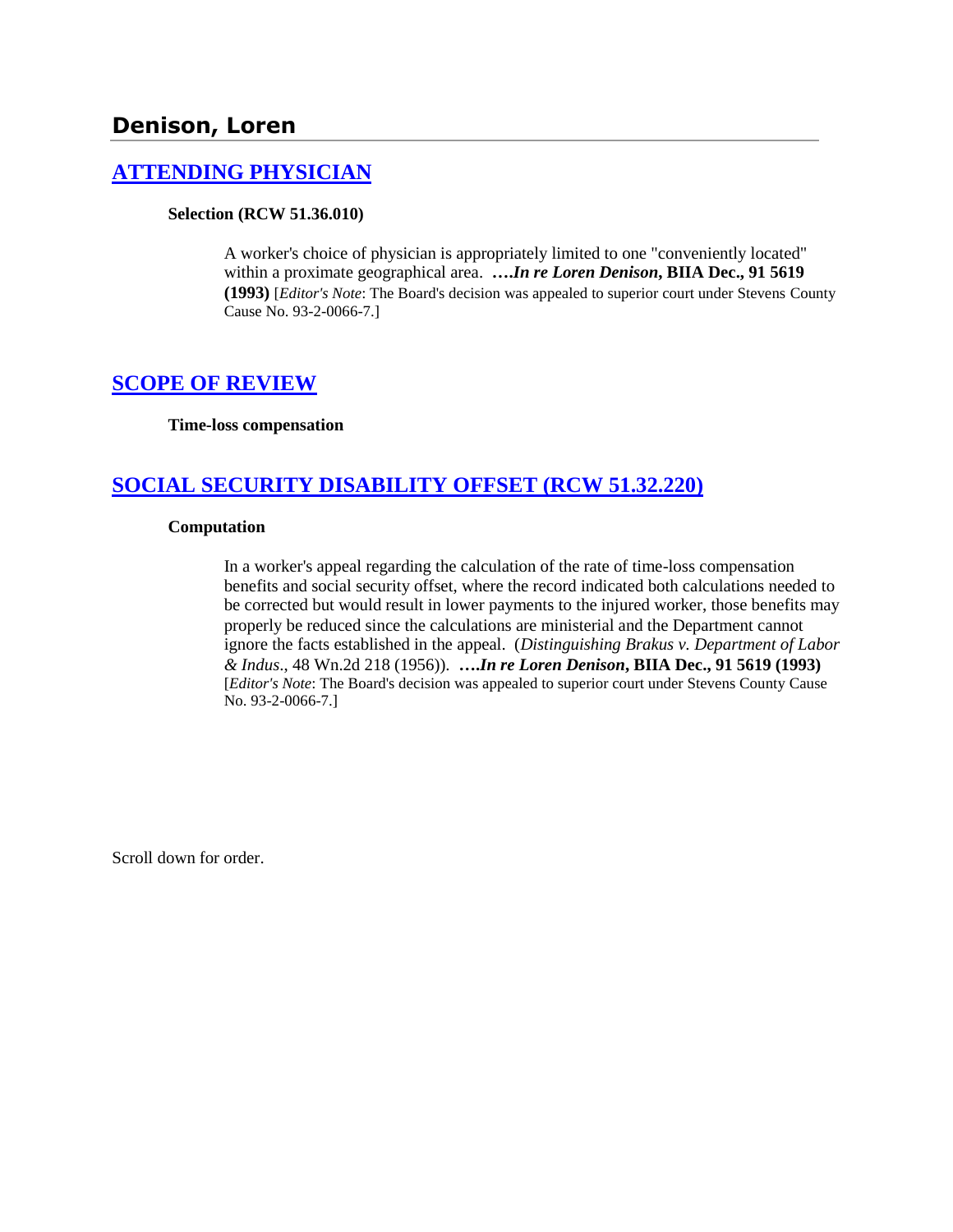### **BEFORE THE BOARD OF INDUSTRIAL INSURANCE APPEALS STATE OF WASHINGTON**

**)**

**IN RE: LOREN H. DENISON ) DOCKET NOS. 91 5619, 91 5918 & 92 1022**

**CLAIM NO. S-345169 ) DECISION AND ORDER**

APPEARANCES:

Claimant, Loren H. Denison, by Casey & Casey, P.S., per Gerald L. Casey and Carol L. Casey

Self-Insured Employer, Boise Cascade Corporation, by Powell & Morris, P.S., per Larry J. Kuznetz

Three appeals were filed by the claimant, Loren H. Denison, from three orders issued by the Department of Labor and Industries under this claim. The appeals were consolidated for all purposes.

Docket No. 91 5619: This is an appeal filed by the claimant on October 17, 1991 from an order of the Department dated October 10, 1991 which adhered to the provisions of a September 9, 1991 order that declared an offset for receipt of social security benefits and that set time loss compensation rates of \$321.40 effective January 1, 1988 and \$489.15 effective January 1, 1991. The Department order is **REVERSED**.

Docket No. 91 5918: This is an appeal filed by the claimant on November 1, 1991 from an order of the Department dated October 24, 1991 which directed that the claimant select an attending physician in an appropriate geographic locale and denied his request to have John Richardson, M.D., be his attending physician. The Department order is **AFFIRMED**.

Docket No. 92 1022: This is an appeal filed by the claimant on February 26, 1992 from an order of the Department dated February 18, 1992 which denied the claimant's request for the assessment of a penalty against the self-insured employer for an unreasonable delay in paying benefits. The Department order is **AFFIRMED**.

# **DECISION**

Pursuant to RCW 51.52.104 and RCW 51.52.106, this matter is before the Board for review and decision on a timely Petition for Review filed by the claimant to a Proposed Decision and Order issued on October 30, 1992. The Proposed Decision and Order reversed the Department order dated October 10, 1991, and affirmed the Department orders dated October 24, 1991 and February 18, 1992.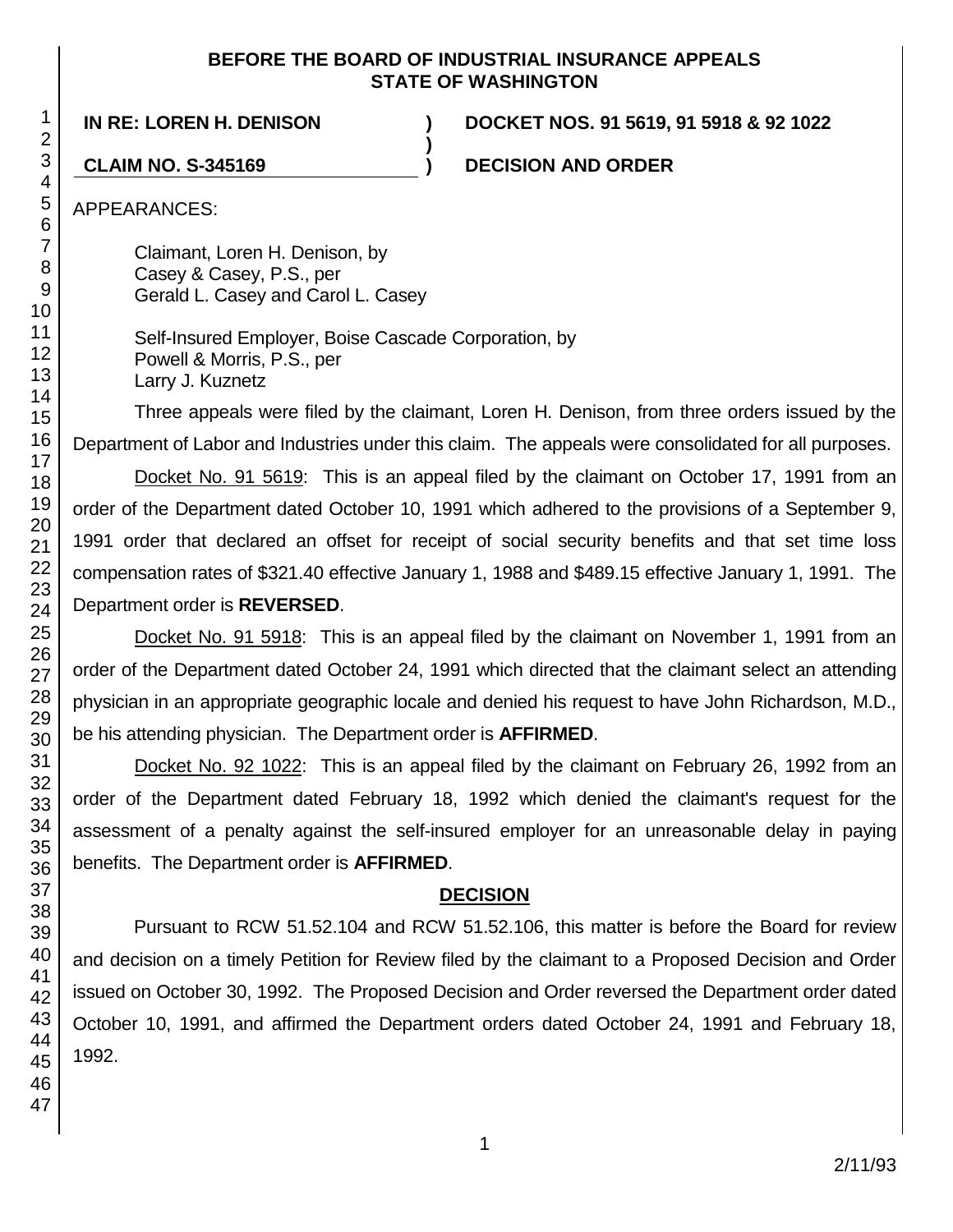The Board has reviewed the evidentiary rulings in the record of proceedings and finds that no prejudicial error was committed and said rulings are hereby affirmed.

With regard to Docket No. 91 5918 concerning the selection of an attending physician and Docket No. 92 1022 concerning the requested penalty assessment, we agree with the reasoning and decisions of the Proposed Decision and Order. With regard to Docket No. 91 5619, we also agree that the claim must be remanded to the Department for a correction of its October 10, 1991 order setting the time loss compensation rate effective July 1, 1988. However, we will not restrict the Department's review as indicated in Conclusion of Law No. 4 of the Proposed Decision and Order. That conclusion requires the Department to correct the rates of time loss compensation, but directs the Department to restate the other language of the September 9, 1991 order. The record reveals a number of facts that may affect the computations of social security offset and time loss compensation. We will not order the Department to ignore facts affecting these computations even though they may result in lower time loss payments to Mr. Denison.

In order to explain our decision we will provide a brief description of the claim history.

Mr. Denison appealed the November 23, 1988 denial by the Department of his application to reopen his claim. On July 19, 1991, the Superior Court issued a judgment that remanded the claim to the Department for action consistent with the jury verdict. The jury had answered the following question in the affirmative, "Between May 9, 1986 and April 25, 1989, did the worsening of the Plaintiff's condition proximately caused by his February 4, 1980 industrial injury result in a need for treatment?" Exhibit 1. Following the judgment, the employer appealed to the Court of Appeals and an order staying the implementation of the judgment pending the appeal was entered on September 5, 1991. Exhibit 2. However, the judgment was not stayed, "insofar as plaintiff's entitlement to current benefits . . . after July 19, 1991." The Department issued an order on September 9, 1991 which set Mr. Denison's time loss rate and the amount of social security offset.

The fifth paragraph of the September 9, 1991 order set an incorrect time loss rate of \$321.40 effective January 1, 1988. The employer conceded that this figure was wrong and Rex Garrett of the Department of Labor and Industries stated that the time loss rate should be \$408.84. Because of this error, the October 10, 1991 order must be reversed and the claim remanded to the Department.

Conclusion of Law No. 4 of the Proposed Decision and Order states that the Department is to issue an order correcting the time loss rate in the fifth paragraph and to restate the September 9, 1991 order, "exactly as it is in all other respects." In support of this restriction, the decision cited Brakus v.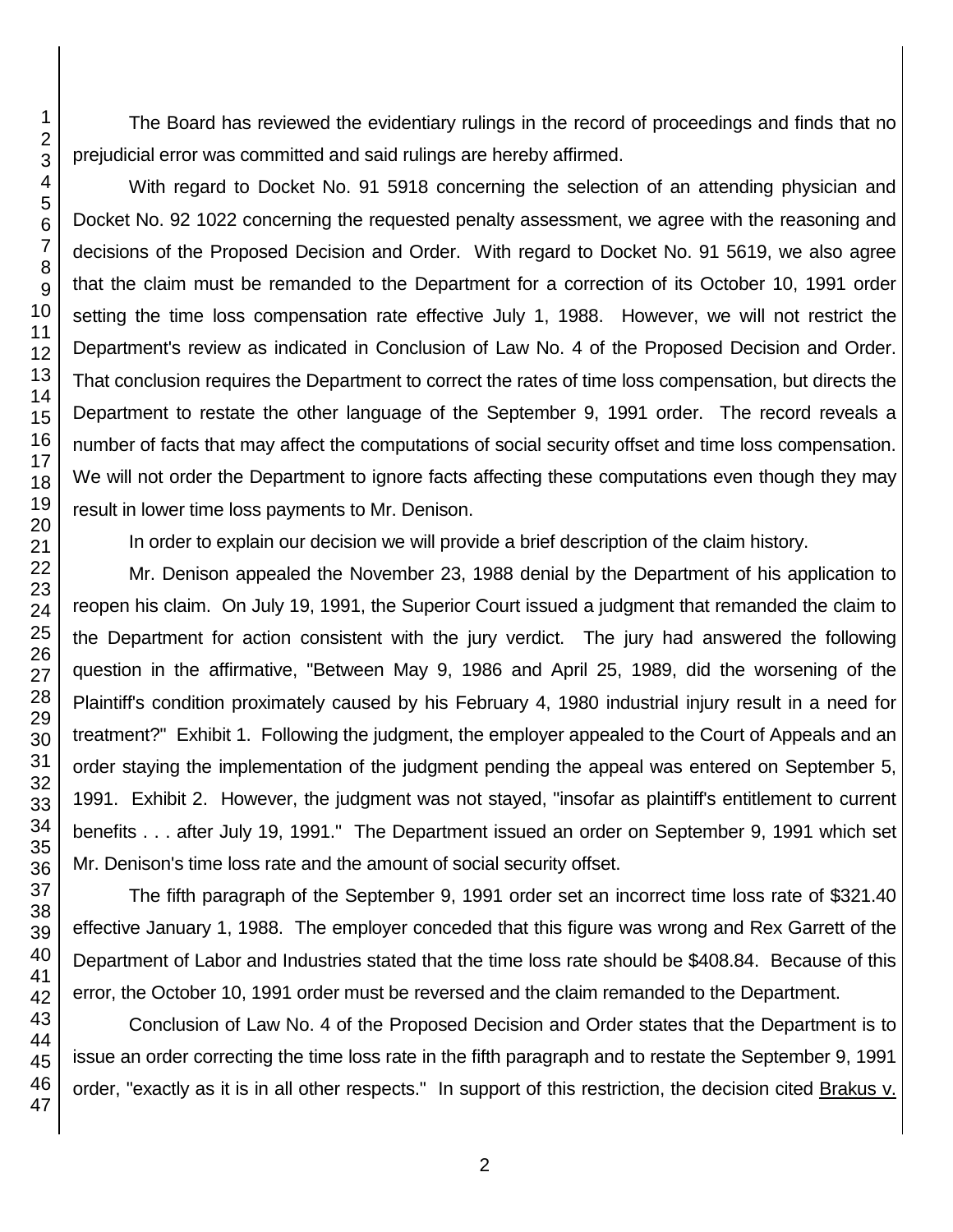Dep't of Labor & Indus., 48 Wn.2d 218 (1956) and In re Zotyk Dejneka, BIIA Dec., 51,408 (1979). Those cases involved situations where an injured worker appealed an award of permanent partial disability seeking a greater award. At the conclusion of the evidence in each case, it was apparent that there was insufficient medical proof to support the amount of disability actually awarded. In Brakus, the court held, as follows:

> [E]ven though the workman appealing from the closing order fails to establish his right to any award for permanent partial disability, the board does not have the power or authority to reverse or set aside the order of the department allowing a certain percentage for permanent partial disability.

Brakus, at 219-220. The court recognized that the issues on appeal to the Board are limited to those raised in the notice of appeal, and that the Department has original and exclusive jurisdiction. In Dejneka, the Board followed Brakus and did not reduce an award made under the category system for unspecified permanent partial disability. Generally, these cases stand for the proposition that a worker shouldn't be worse off by appealing a Department or self-insured order than if no appeal had been brought at all.

In this matter, only Mr. Denison appealed and, among the other issues previously noted, he raised the question of the correct computation of his time loss rate. His notice of appeal includes the following grounds: "The order in question is unintelligible and incapable of being understood;" and "Additionally, there are other errors in fact and in law as will be shown at trial." Notice of Appeal at 2. Thus, the calculation of Mr. Denison's social security offset and his rates of time loss compensation were put in issue. Mr. Denison testified that he had earned more money in 1980 than that determined by the Department and the Social Security Administration. If correct, this could increase his time loss rate. He also explained that the Social Security Administration and the Department mistakenly believed that his dependents resided in a separate household. In addition, Mr. Denison stated that he includes a foster child and grandchild as his dependents. These last two facts may affect his time loss compensation rate. We do not believe that such matters must be ignored by the Department in recalculating the correct social security offset and rates of time loss compensation.

Once eligibility for temporary total disability is found, the calculation of time loss compensation is a ministerial function based upon the wages and number of authorized dependents of the injured worker. RCW 51.08.178 and RCW 51.32.010. Similarly, the calculation of the amount of offset taken by the Department involves the application of a formula to the time loss compensation an injured

3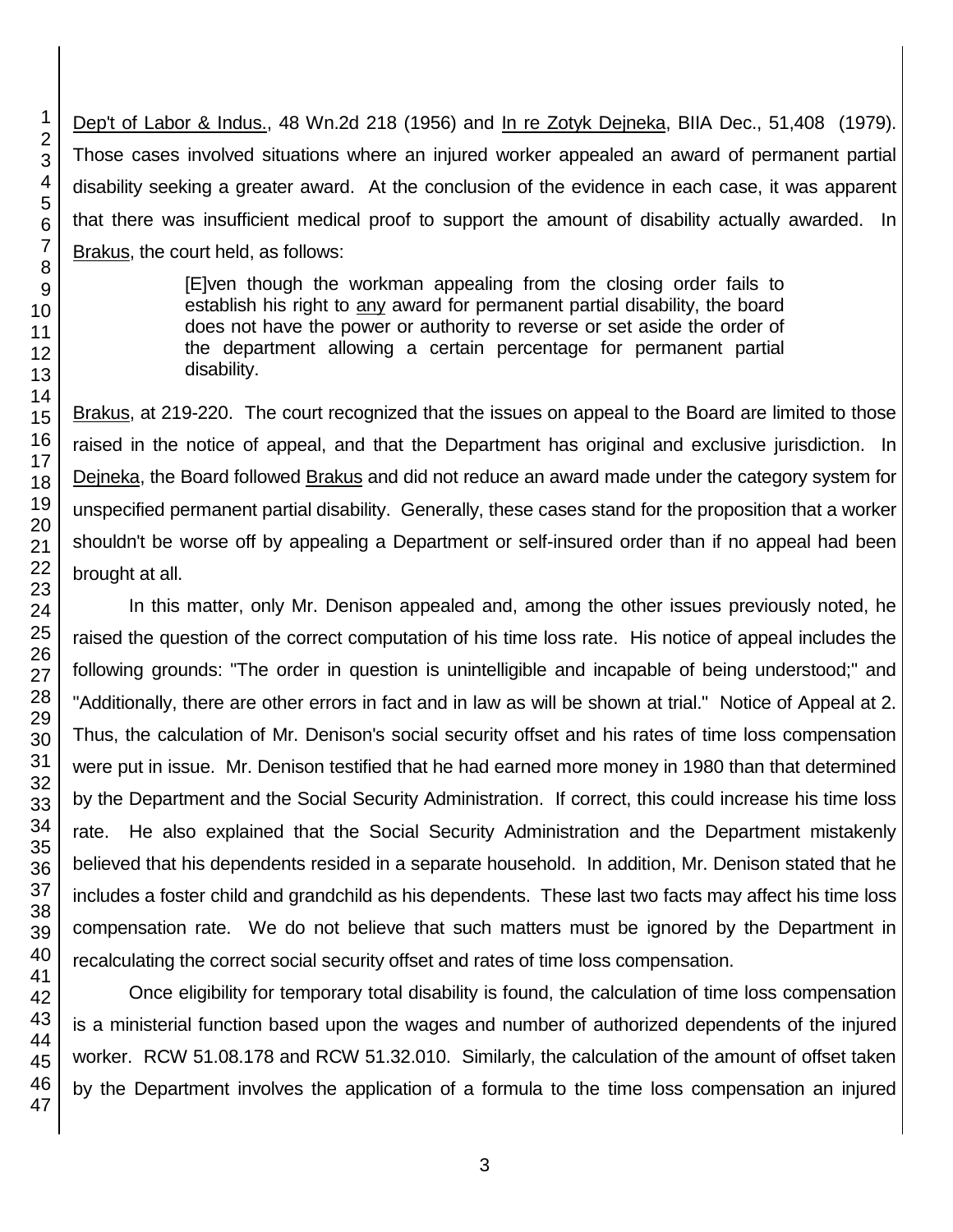worker would otherwise receive. These two calculations follow a disability determination and do not involve judgment of the extent of permanent disability a worker has incurred based upon a review of medical evidence.

In Brakus, the court was concerned with the reduction of a permanent partial disability award after the Board's review of evidence in a claimant appeal. Here, Mr. Denison raised the issue, the parties admit that calculation errors were made, and no evidence is being weighed at the Board. Thus, Brakus can be distinguished and the Board is able to remand the matter to the Department without restriction. To do otherwise would require the Department to ignore facts and we would also add, applicable law, which are essential to an accurate calculation of the time loss benefits to which Mr. Denison is entitled. The facts may indicate an increase or a decrease in the claimant's time loss benefits. Regardless, the Department must be allowed to perform its statutory duty of properly calculating time loss benefits and the appropriate social security offset.

In In re Velma McCann, Dckt. No. 91 3909 (January 6, 1993), the Board approved the remand of a social security offset matter to the Department for a recalculation of the offset in accordance with the guidance on such calculations provided by Herzog v. Dep't of Labor & Indus., 40 Wn. App. 20 (1985). We approved the remand even though it likely would result in reduced benefits for Ms. McCann because we believe we could not ignore the important factual matters bearing on those calculations, nor could we ignore the clear guidance of the Court of Appeals as expressed in Herzog. Our decision here is consistent with the resolution of the appeal in McCann. It should be remembered that the parties have the right to appeal future orders issued by the Department which set time loss rates and social security offset.

As stated above, we approve of our industrial appeals judge's decision in the other two appeals concerning the choice of attending physician and the request for a penalty assessment. We will only make a few comments on each of those issues here. Under Docket No. 91 5918, Mr. Denison appealed from an order which essentially denied his request to have Dr. John Richardson as his attending physician and instructed him to select a physician within an appropriate area. RCW 51.36.010 states in part,

> Upon the occurrence of any injury to a worker entitled to compensation under the provisions of this title, he or she shall receive proper and necessary medical and surgical services at the hands of a physician of his or her own choice, if conveniently located . . . .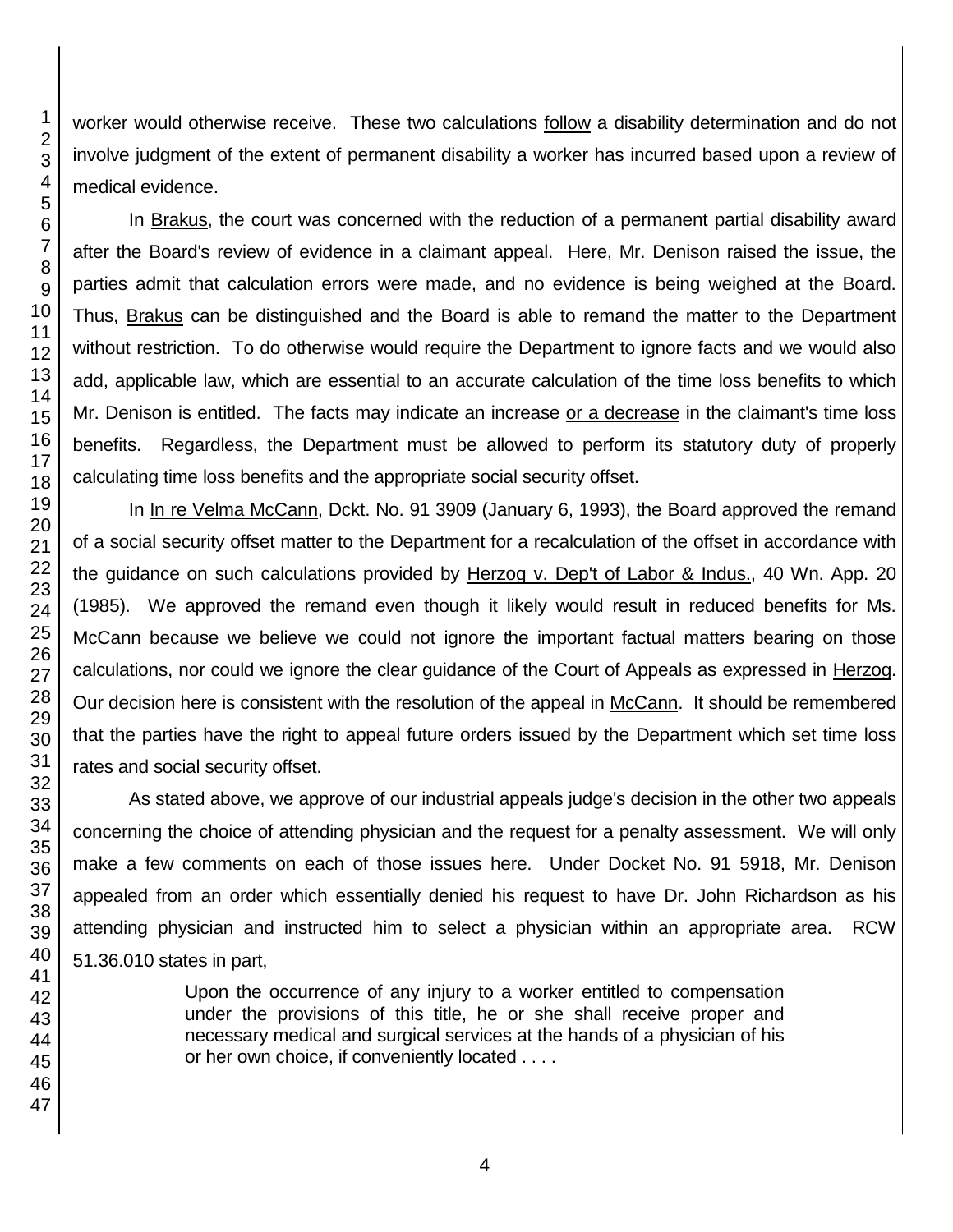WAC 296-20-065 reserves the right for the Department or self-insurer to require a worker to choose a different attending doctor under various conditions including, "(1) When more conveniently located doctors, qualified to provide the necessary treatment, are available." Here, Mr. Denison lives north of Spokane, 440 miles away from Dr. Richardson who practices in Bremerton. It cannot be seriously argued that, under the language of RCW 51.36.010, Dr. Richardson is "conveniently located" to act as Mr. Denison's attending physician. Dr. Richardson recognized that he could best function as a consultant. While the statute protects an injured worker's right to choose an attending physician, it does not allow a worker to make a choice which unnecessarily limits access to the physician. The employer's selection of orthopedic surgeon Joel Cleary, M.D., was appropriate. There is no serious allegation that Dr. Cleary will not provide unbiased, professional care to Mr. Denison. The Department's order is correct.

The claimant also seeks a penalty assessment against Boise Cascade Corporation under RCW 51.48.017 alleging that the employer should have paid benefits between July 19, 1991, after the judgment was entered, and November 18, 1991, when provisional time loss began following an examination by Dr. Cleary. We again agree with the reasoning of our industrial appeals judge, found at pages 12 and 13 of the Proposed Decision and Order. Mr. Denison presented no evidence that he was temporarily totally disabled between July 19, 1991 and November 18, 1991. He also did not present evidence of medical bills he incurred during that period, although some bills were referred to generally by Dr. Richardson and by Randy Moser, the employer's claims administrator. However, Mr. Denison did not meet his burden of proving that any such bills were for proper and necessary medical treatment under the standard of RCW 51.36.010. It is arguable that bills for such treatment should be payable even for treatment prescribed by a medical care provider who was not an approved attending physician. Yet, we cannot reach this question since Mr. Denison provided no evidence of bills or of the propriety and necessity for any treatment. Since the claimant did not prove he was entitled to any unpaid benefits, the Department was correct in not assessing a penalty for a delay in providing such

In summary, we reverse the October 24, 1991 order and remand the claim to the Department for recomputation of social security offset and rates of time loss compensation. From the October 30, 1992 Proposed Decision and Order, the Board adopts Findings of Fact Nos. 1, 3, 5, and 6. Proposed Findings of Fact Nos. 5 and 6 are renumbered Findings of Fact Nos. 4 and 5, respectively. We adopt